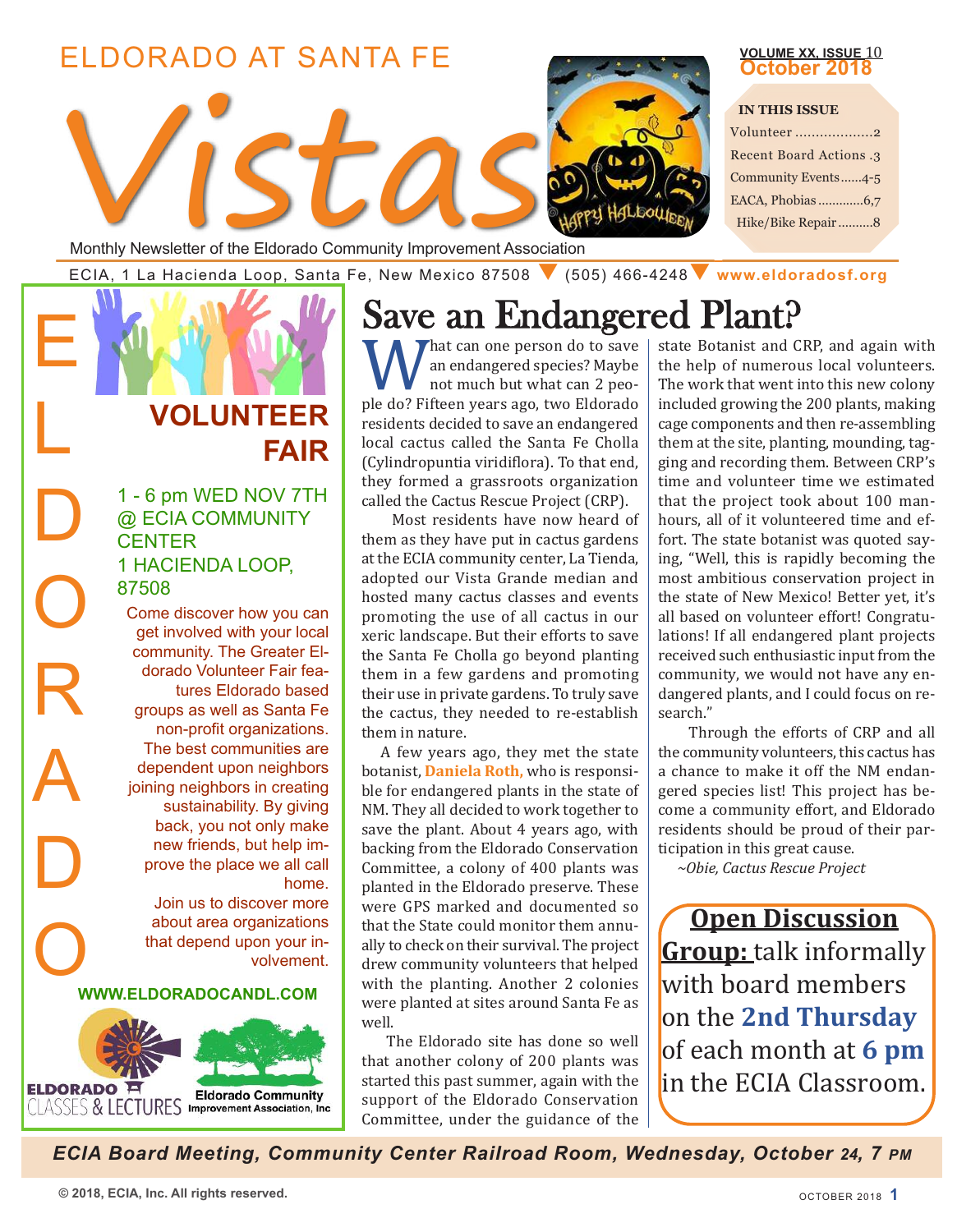### *Share your*

### *comments*

*with us!*

*For policy and deadline, see below*

### *Editorial Policy*

t

The Vistas newsletter will not publish material deemed inflammatory, opinionated, biased, or inappropriate. Factual and objective submissions will be selected and edited at the discretion of the editor. Community announcements are welcome as well, along with accompanying photos.

**DeaDL iNe:**Newsletter deadline is the **3rd Tuesday** of each month. Submissions can be dropped off or mailed to the editor, Courteney Handy at her office at ECIA or emailed to **chandy@hoamco.com** Please include "Attn: Vistas" in your message. Publication dates and times may change depending on the ECIA Board meeting times.

### *Mission*

### *Statement*

The mission of *Vistas*, the monthly newsletter of the ECIA, is to inform the Eldorado community about issues before the ECIA Board and the membership at large. By so doing, the publication seeks to foster increased neighborhood pride and community participation in the decision making process.



## Protect Your Valuables

**Neighbors, The following is provided as a<br>
community service of the Eldorado Neighborhood Watch Program:<br>
Q:What happens if you lose valuables due to** community service of the Eldorado Neighborhood Watch Program:

theft, fire, flood, etc.? Insurance companies require very specific information to prove a loss.

Taking photos or videos of your valuables will certainly help when it comes to the insurance process. Write a description on the back of the picture, or if using video, narrate as you go along. Record such things as brand/model, condition, purchase price, replacement cost, current value, and the date and location where you purchased the item and record any serial numbers.

For the higher-end items, you will want to insure that these items are adequately covered under your homeowner's policy. You may need to insure these separately.



Keep your inventory list in at least two

places outside of your home, such as in a safe deposit box, at work, at a friend's or family member's home, or in your email. Also hold on to your receipts, especially for big tickets items. Keep the original or a copy in a place outside your home with your home inventory.

Keep irreplaceable items such as family heirlooms in a safe deposit box. Abstracted from: **https://www.esurance.com/info/homeowners/how-to-create-a-home-inventory**.

If you are not a member of the NW program and would like to be, please contact **Joe Loewy**, Chair, at **jloewy42@aol.com** or phone at **505- 231-6462**.

*~Joe Loewy, Neighborhood Watch*

## Volunteer Opportunities in the Community Preserve

The ECIA Conservation Committee has<br>scheduled two trail-building dates in Octo-<br>ber. We will be working on the new 404 trail<br>in the southeast corner of the Preserve. This 4 ½<br>mile loop is a beautiful addition to the Preser scheduled two trail-building dates in October. We will be working on the new 404 trail in the southeast corner of the Preserve. This 4 ½ mile loop is a beautiful addition to the Preserve trail system, winding through Piñon-Juniper woodland, open meadows and Ponderosa Pinecovered hills and ravines.

Work to be done on Saturday, **October 13,** includes repairs to the trail tread from damage caused by the monsoons, rock-work for erosion control, and improving the tread in the "rough spots." In case of bad weather, this work will be rescheduled for **October 20.**

Work to be done on Saturday, **October 27,** will be to establish a cutoff from the new trail to trail 401, creating a shorter loop of about 2 ½ miles. Work will include shoveling, raking, building small rock structures, and some work with pickmattocks. The effort required will be moderate and includes hiking in and out of the work sites. In case of bad weather, this work will be rescheduled for **November 3.**

Volunteers are encouraged to join the committee members on these dates. It's an excellent way to visit the new trail, and to see what goes into building and maintaining the Community Preserve trail system.



 $\blacktriangleright$  Tools will be provided. An introduction to their

> usage and a safety talk will be presented at the beginning of each workday.

- $\blacktriangleright$  Volunteers must wear long pants, long-sleeved shirts, sturdy shoes or boots, and a hat to keep the sun off. Bring gardening or work gloves if you have them. The Committee has some extra pairs of gloves for those who don't have them.
- $\blacktriangleright$  Also, be sure to bring snacks and plenty of drinking water.

The work days will begin promptly at **8:30 am** in the parking area in front of the Community Center (1 La Hacienda Loop). Parking at the 400 series trailhead is limited so that we will carpool as much as possible.

We plan to form an "early release" group, for people who need to finish around noon, and to end each workday around **2:30 pm.**

For additional information, please contact **Tom Bredenberg, thmsbred@aol.com .**[Photo by Paul Butt]

*~Conservation Committee*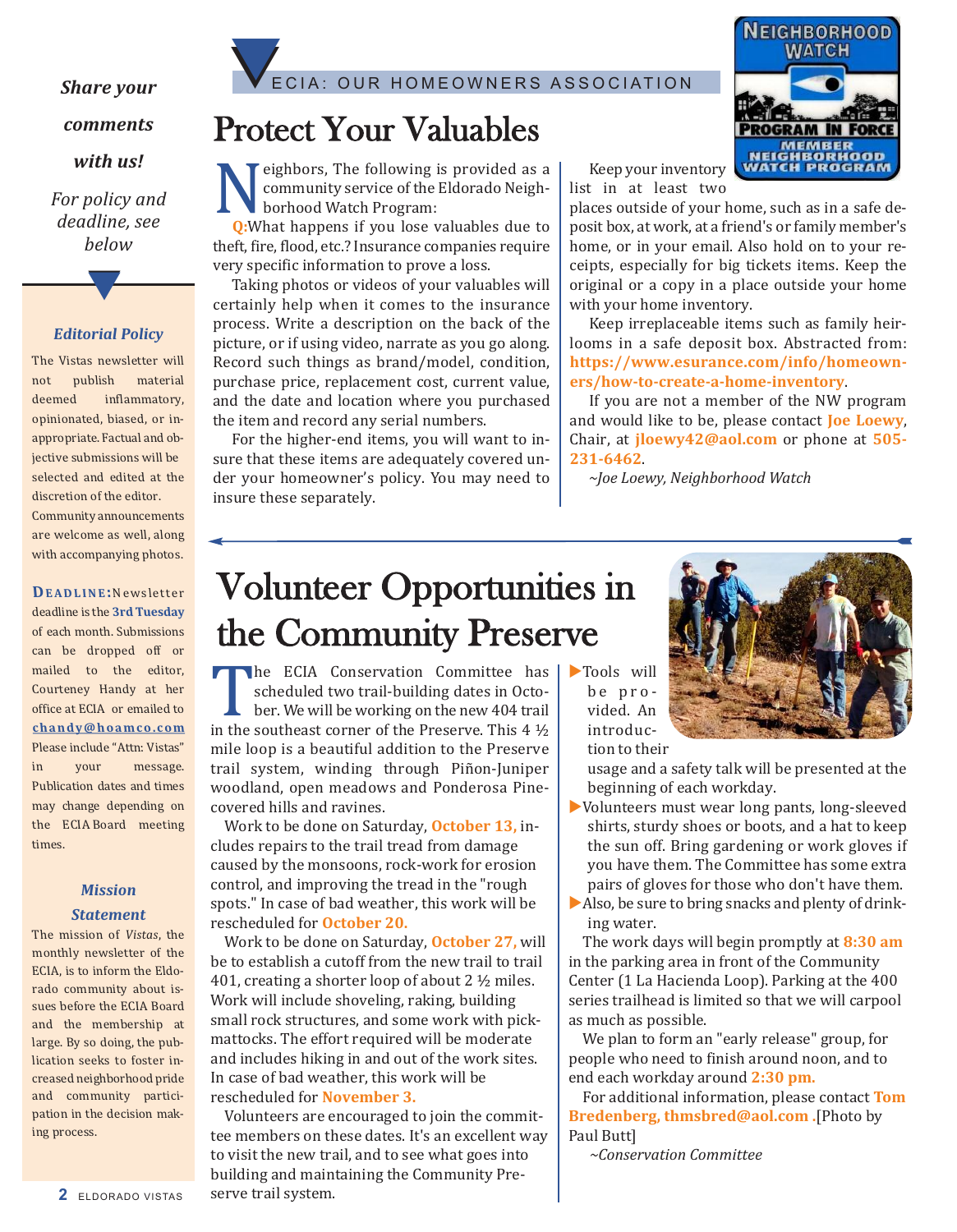### ECIA: OUR HOMEOWNERS ASSOCIATION

# Recent Board Actions

The Board of Directors of the Eldorado Com-<br>
munity Improvement Association met on<br>
Thursday, **September 27, 2018**. Members<br>
present were President **David McDonald**, Vice-<br>
President **Ledy Price**, Treasurer **Legath Cution** munity Improvement Association met on Thursday, **September 27, 2018.** Members President **Jody Price,** Treasurer **Joseph Gutierrez,** Secretary **emily McCormick** had an excused absence. The following formal actions were reviewed and passed by the board:

- $\blacktriangleright$  To approve the Arch. Committee Charter.
- $\blacktriangleright$  To approve the Stable Committee Charter.
- $\blacktriangleright$  To approve the Electronic Meeting Guidelines.
- $\blacktriangleright$  To approve the Playground Upgrade Proposal.
- $\blacktriangleright$  To approve the Heating and Air Conditioning Proposal.
- $\blacktriangleright$  To approve the Stable Gate Upgrade Proposal.
- $\blacktriangleright$  To approve the Backflow Valve Replacement.
- **To appoint Mary Clark** to the Conservation Committee.

 $\blacktriangleright$  To appoint the following Board Members: **elizabeth Maclaren** until May 2019. **Bernardo Monserrat** until May 2020. **Steven Rudnick** until May 2021.

- Two residents spoke at the open forum on a variety of topics that the board addressed briefly and referred them as appropriate for action.
- The next scheduled meeting of the ECIA Board of Directors will be a working session on Thursday, **October 18,** at **4 pm,** in the Community Center Classroom. On Wednesday, **October 24,** at **7 pm,** the board will conduct its regular meeting in the Railroad Room at the Community Cen-

ter. ECIA board meetings are open to the public. Complete minutes and agendas are available at the<br>ECIA office or on the website: ECIA office or on the website: **www.eldoradosf.org.** [Photo: Butch Gorsuch]



## Ask Eldo

Sk Eldo is a monthly question and answer<br>
for publication to the ECIA. Each month<br>
questions submitted by the community will be an-<br>
guestions submitted by the community will be an-<br>
guestions in FCIA beard member on FCIA column where residents can send questions for publication to the ECIA. Each month swered by an ECIA board member or ECIA staff member and posted here. Here are this month's questions:

**Q's:** How long can an exposed trailer belonging to a property owner or guest stay at a house? Can the property owner move a trailer to another side of his or her property every few weeks to avoid breaking any rules? How many multiple-day periods in a year can a person bring a trailer back to his or her property? How many times can a guest trailer reappear in a year? How much of a trailer needs to be covered if it stays on a property?

**a:** This month's answer comes from **Mark Young,** Architectural & Covenant Compliance Coordinator:

"The ECIA follows section 13 of the Covenants and Guidelines of Eldorado. trailers cannot be stored on a lot more than 7 days without being screened. If they are being properly screened, then they can be on the lot indefinitely. If the trailer is moved to different spots on the lot, and it is being adequately screened, then that is not a problem, but if it is being moved around and not screened then we would consider this to be a violation and the ECIA would take enforcement actions to bring the trailer into compliance.

The Covenants and Guidelines do not specify how many multiple-days in a year a person can bring a trailer onto a property, or how many times a guest trailer can reappear on a property, so these need to be handled on a case by case basis. Relative to how much a trailer needs to be covered when on a property, the Covenants only state that "Such Trailers shall be obscured by screening in a reasonable manner," which the ECIA interprets that at most of the trailer should be covered or screened.

Thanks for all your questions! We encourage Eldorado residents to continue to submit questions for consideration for future issues. All questions will be considered. Please sub-

mit questions via email to **a.price@eldoradosf.org** We look forward to hearing from you!

*~Mark Young*



### **eCia OFFiCe**

**#1 La Hacienda Loop Santa Fe, NM 87508 466-4248, Fax: 466-4249 www.eldoradosf.org**

### **BOaRD OF DiReCTORS**

**President David McDonald D.McDonald@eldoradosf.org Vice-President Barrett "Jody" Price J.Price@eldoradosf.org Secretary emily McCormick e.Mccormick@eldoradosf.org Treasurer Joseph Gutierrez J.Gutierrez@eldoradosf.org Director Bernado Monserrat B.Monserrat@eldoradosf.org Director elizabeth Maclaren e.Maclaren@eldoradosf.org Director Steven Rudnick S.Rudnick@eldoradosf.org**

#### **COMMiTTee CHaiRPeRSONS architecture:**

**Katherine Mortimer Conservation: Tom Brendenberg election: Bette Knight Facilities & Grounds: Nolan Zisman Finance: Sal Monaco information: Open Roads: Russel Winslow Stable: amelia adair**

#### **eCia STaFF**

**General Manager Julie Navarro 466-4248 JNavarro@hoamco.com architecture & Covenant Compliance Coordinator Mark Young 466-4248 mark@eldoradosf.org ViSTaS NeWSLeTTeR editor & Designer/Webmaster Courteney Handy 466-4248 chandy@hoamco.com**

**COMMUNiTY ReSOURCeS Vista Grande Library 466-ReaD Fire and Rescue 466-1204 eldoradofirerescue.org County all Purpose 820-CNTY (2689)**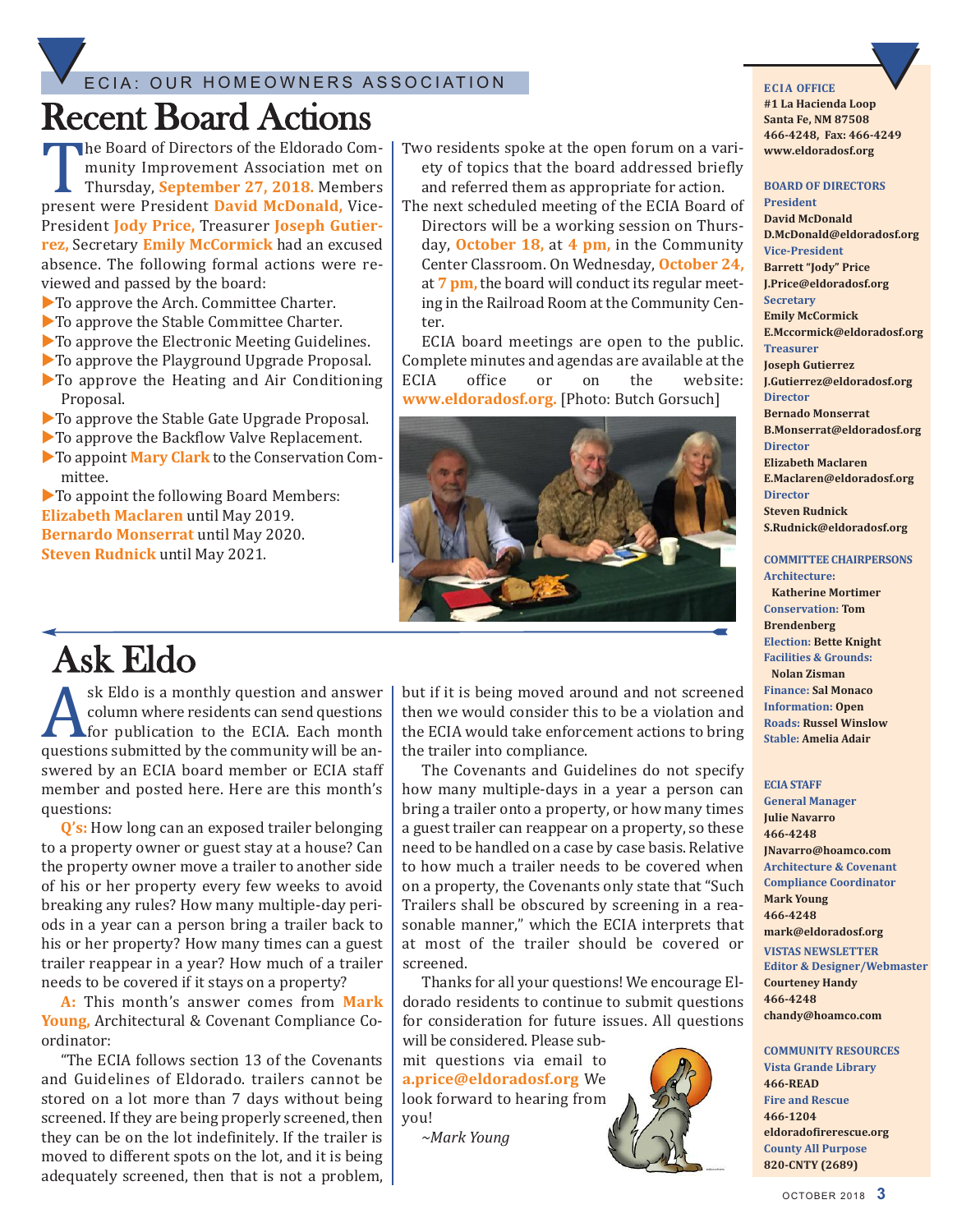

## Eldorado Gets the Bad RAP

RAP means Reclaimed/Recycled Asphalt Pavement. It's old<br>road that's been torn up, ground (milled), screened to<br>specs of 1" maximum, then mixed with other ingredients<br>before being reused. The NM-DOT (NM Department of Transroad that's been torn up, ground (milled), screened to specs of 1" maximum, then mixed with other ingredients before being reused. The NM-DOT (NM Department of Transportation), and DOT's of numerous states require that for paving roads, RAP be mixed with hot asphalt before being applied, and only at a maximum of 30%.

As per the **Nov. 16, 2016,** road committee's minutes, Deputy Public Works Director **Robert Martinez** was asked if RAP would be an option for Eldorado's dirt roads. He stated it required, "reconstructing the road to the subgrade," and the RAP would need to be mixed with "some new asphalt" to pave the roads. "This would cost as much as a chip seal project and funding isn't available for either."

According to the US Department of Transportation RAP may be used as a "'granular base' on paved and unpaved roadways." with appropriate processing. However 100% raw RAP was used on Eldorado's county-owned roads with the apparent support of the previous road committee and ECIA board minutes.

On **May 4, 2017,** a notarized NM-DOT document stated the St. Francis Drive RAP stockpile was, "No longer economical or safe for continued use by the NM-DOT." Two weeks later RAP, from that stockpile, was used on eight Eldorado roads at 100%.

After RAP had already been applied on two roads, Mr. Martinez presented the road committee with the, "Pavement Surface Evaluation Rating System." This County and State approved rating system grades #10 as excellent, down to #1 as requiring replace-



ment. Within a few months and during the driest winter in decades, large sections of Eldorado's RAP'd roads could well have been rated as #1.

In addition to solid waste (screws, wires, tires, hard plastic) found within the RAP during a NM Environment Department investigation, the raw RAP contains Road Fabric/Surface Markings known to contain titanium dioxide, lead, arsenic and heat-yellowing lead that becomes "airborne dust" upon normal vehicular wear, and wind. When inhaled, titanium dioxide is classified by the International Agency for Research on Cancer as a Group 2B carcinogen. Due to Eldorado's RAP being porous (mainly due to lacking the required additives), a 2012 Texas A&M study states heavy metals such as lead and arsenic, "may leach into the ground under environmental conditions that roads experience."

The County has agreed to survey residents of the RAP roads with input on that survey from the ECIA. To fully assess the quality of the roads in question, this would happen after their having been through the monsoons of fall and snows of winter. In addition, possible particulate and run-off testing of RAP, paved, dirt, gravel, and base course roads in Eldorado is being investigated to provide accurate data for comparison of the toxicity of all our roads.

For more information on RAP, citations, and to verify all information in this article, go to **www.Bettereldorado.com.** Better Eldorado is a group of concerned residents and is not affiliated with the ECIA.

*~Kim Crickard*

### **Library News and events**

- It's the return of the Haunted Library! Join in the Halloween celebration at Vista Grande Public Library on Saturday, October 27, from 4 to 7 pm. This event is free and open to everyone in the community. There will be family activities, a special story time, a costume contest, and food and treats. Check the website or call the library for more details. Volunteers and donations for this event are very welcome; please contact the library staff if you are interested in helping out.
- Events:(Note: Most events take place in the Meeting Room and have free admission unless noted otherwise.) Check the website for more information: **www.vglibrary.org.**
- **art exhibition:** October 2-30, Artist **Bill Todino**. *Faith in New Mexico*: Digital archival prints.
- **Story Time for toddlers and preschoolers:** Tuesday mornings at 11 am in the Children's section.
- **Family Movie Night:** Friday, October 12, at 7 pm. Call (505) 466- 7323 for the film title and rating.
- **Grown-Up Movie Night:** Friday, October 19, at 7 pm. Call (505) 466-7323 for the film title and rating.
- **Civil War archeology:** Saturday, October 20, at 1 pm. In conjunction with Pecos National Historic Site, Eric Santo will be at VGPL with a program on the Civil War site. Please contact Pecos National Historic Site for reservation information. 505-757-7241
- **Medicare information Sessions:** Medicare Open Enrollment begins on October 15 (and closes on December 7). A certified Medicare Benefits Counselor with the NM Dept. of Aging will hold several sessions to discuss what you can change, how to improve and what you need to avoid penalties that last a lifetime if you do not sign up for certain coverages. Please refer to the Library website for dates and times.
- **all ages Chess meets:** Friday afternoons, 3 pm. All ages and skill levels are welcomed.
- **eldorado Genealogy Group:** meets the last Wednesday of each month, 6:30 to 8 pm.
- **author Talk:** Thursday, November 1 at 7 pm. Local author and film historian **Jeff Berg** will talk about historic movie theaters in New Mexico and introduce his latest book *Historic Movie Theatres of New Mexico.*
- **artist exhibition for November: Mary Gray McGee**; Reception for the artist, Friday, November 2, 5-7 pm.
- **Fall Book Sale:** Save the date!! November 8 to 10. *~Tracey Mitchell*, *Vista Grande Public Library*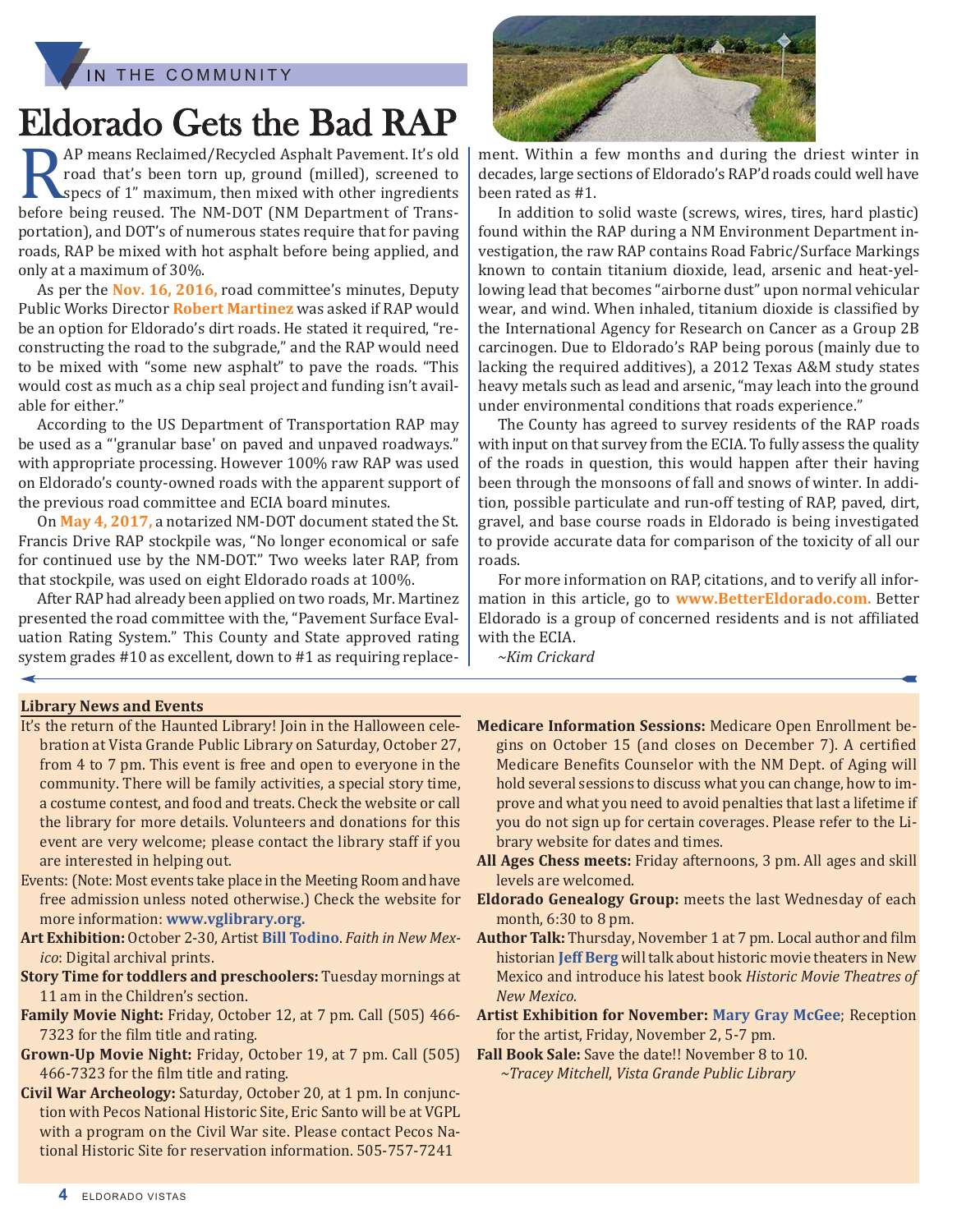### **Savor eldorado**

Welcome to Savor Eldorado, where neighbors enjoy local music, art & each other, in private homes. The events in 2018 have been pure fun so far, with excellent attendance. We are raffling \$100 Visa gift cards, local business gift certificates and much more. Would you like to be a guest or a host? Show your art? Play music? Get in touch with Hope via the new website and stay tuned! **savoreldorado.org.**

*~Hope Kiah*

### **Yoga and Flexibility**

One of the biggest misconceptions is that one must be naturally flexible to practice yoga. Some individuals are discouraged from even attempting yoga because of an inability to touch the toes without bending the knees. Yoga is indeed an exercise that stretches you out, can improve flexibility and increase the range of motion. With the use of props such as blocks, straps, blankets, as well as working with support and resistance against a wall increased flexibility can be incrementally invited in class by class. These *tools* for practice assist in stretching, as well as creating a firm foundation for the body as greater flexibility slowly emerges. No matter which style of practice that you engage in, yoga stretches muscles in different ways than you might use in your everyday life activities. By developing a regular yoga practice of 2-3 times weekly, overall flexibility will increase, and an accompanying sense of calm will improve over time.

*~Mary Garvey Horst, LCSW, RYT-200*

### **Lace 'em up!**

The Eldorado Adult basketball season is here. Lace 'em, players, and c'mon out to the Community\_Center basketball court for fun and friendly pickup hoops, **Thursdays, 5:30 pm–dusk.**



# October/November 2018 Events

| <b>COMMITTEE MEETINGS**</b>                                                                                 |                            |                                     |                |                                               |          |                                  |                        |
|-------------------------------------------------------------------------------------------------------------|----------------------------|-------------------------------------|----------------|-----------------------------------------------|----------|----------------------------------|------------------------|
| <b>Architecture Committee</b>                                                                               |                            | Tues., Oct. 9, 23; Nov. 13, 27;     |                | $7-9$ pm                                      | 466-4248 |                                  | $\overline{F}$         |
| <b>Board Meeting</b>                                                                                        |                            | Wed., Oct. 24; 7-9 pm Thurs Nov. 29 |                |                                               | $7-9$ pm |                                  | <b>RR</b>              |
| <b>Board Working Session</b>                                                                                |                            | Thurs., Oct. 18; 4-6 pm Mon., Nov.  |                | 26                                            | $7-9$ pm |                                  | <b>CR</b>              |
| <b>Community Open Disc.</b>                                                                                 |                            | Thurs., Oct. 11; Nov.               | 8              | 6-7:30 pm                                     | 466-4248 |                                  | <b>CR</b>              |
| <b>Conservation Committee</b>                                                                               |                            | Tues., Oct. 2; Nov.                 | 6              | $7-9$ pm                                      | 466-4248 |                                  | F                      |
| <b>Election Committee</b>                                                                                   | Wed., Oct. 10;             | Nov.                                | 14             | $2-4$ pm                                      |          | Bette Knight 466-4248            | <b>CFR</b>             |
| Environ. Ad Hoc                                                                                             |                            | Tues., Oct. 2; Nov.                 | 6              | $3-5$ pm                                      |          | 466-4248                         | <b>CFR</b>             |
| <b>Facilities &amp; Grounds</b>                                                                             | Wed., Oct.                 | 3;<br>Nov.                          | $\overline{7}$ | $3-5$ pm                                      |          | Nolan Zisman<br>466-0540         | CR                     |
| <b>Finance Committee</b>                                                                                    |                            | Tues., Oct. 16; Nov.                |                | 20 9:30 am-noon Sal Monaco                    |          |                                  | <b>CFR</b><br>690-5125 |
| <b>Information Committee</b>                                                                                |                            | Tues Oct. 30: Nov.                  | 27             | $6-8$ pm                                      |          | 466-4248                         | <b>CFR</b>             |
| <b>Road Committee</b>                                                                                       |                            | Wed., Oct. TBA, Nov. TBA            |                | $3-5$ pm                                      |          | 466-4248                         | <b>RR</b>              |
| <b>Stable Committee</b>                                                                                     |                            | Tues., Oct. TBA, Nov. TBA           |                |                                               |          | 7-9 pm Amelia Adair 720-563-1018 | <b>CFR</b>             |
| <b>MONTHLY / SEMI-MONTHLY MEETINGS / BIMONTHLY</b>                                                          |                            |                                     |                |                                               |          |                                  |                        |
| <b>Community Garden</b>                                                                                     | 3rd Tuesday                | $6-7$ pm                            |                |                                               |          |                                  | <b>CFR</b>             |
| Eldorado Water & SD                                                                                         |                            | 1st & 3rd Thurs., 7-9 pm            |                | Anna Mondragon                                |          | 466-1085                         | <b>EAWSD</b>           |
| Eldorado Arts & Crafts                                                                                      | Last Thurs.,               | 7 pm                                |                | Mary Fredenburgh                              |          | 466-1035                         | <b>CR</b>              |
| Eldorado Book Club                                                                                          | 3rd Wed.,                  | 3 pm                                |                |                                               |          | Pam Henline phenline@comcast.net | LR                     |
| Eldorado/285 Recycles                                                                                       | 2nd Tues.,                 | $4-6$ pm                            |                | Sue Daniel                                    |          | (856) 220-7087                   | <b>CFR</b>             |
| Neighbors Helping Neighbors 1st Tues.,                                                                      |                            | $6-7$ pm                            |                | Michael Landen                                |          | 466-8896                         | <b>CFR</b>             |
| Roadrunner RV                                                                                               | 3rd Tues.                  |                                     |                | <b>Brad Cottingham</b>                        |          | 466-4655                         |                        |
| Search & Rescue                                                                                             | 2nd Thurs.,                | 7-9 pm                              |                | santafesar.org                                |          |                                  | <b>VGPL</b>            |
| <b>WEEKLY MEETINGS</b>                                                                                      |                            |                                     |                |                                               |          |                                  |                        |
| <b>Adult Basketball</b>                                                                                     | Thurs.,                    | 5:30 pm-dusk                        |                |                                               |          |                                  | <b>BB Court</b>        |
| Al Anon                                                                                                     | Sat.,                      | 11am-noon                           |                |                                               |          |                                  | <b>CFR</b>             |
| <b>Boy Scout Troop 414</b>                                                                                  | Wed.,                      |                                     |                | 7-9 pm Karl Cordova karl cordova747@msn.com   |          |                                  | RR, CR, LR             |
| <b>Bridge</b>                                                                                               | 1st & 3rd Fri., 1-4:30 pm  |                                     |                | <b>Shirley Davis</b>                          |          | 982-6179                         | <b>LR</b>              |
| <b>Eldorado Hikers</b>                                                                                      | Tues.,                     | 8:30 am                             |                | <b>Terry Gibbs</b>                            |          | 466-6914                         | CC                     |
| Fire & Rescue Training                                                                                      | Tues.,                     | 7-9 pm                              |                | <b>Fire Station Office</b>                    |          | 466-1204                         | Station                |
| Fire & Rescue Duty Sections Sat.,                                                                           |                            | 8-noon                              |                | <b>Fire Station Office</b>                    |          | 466-1204                         | Station                |
| <b>Interval Training</b>                                                                                    | Mon., Wed., Fri., 8:30 am  |                                     |                | Susan Kayar                                   |          | 204-8290                         | Max Coll CC            |
| <b>Knitting Club</b>                                                                                        | Tues.,                     | 10-noon                             |                | Joyce Hanmer                                  |          | 466-3018                         | LR                     |
| <b>Life Drawing</b>                                                                                         | Alt. Mon.,                 | 10-noon                             |                | <b>Mavis Murphy</b>                           |          | 466-8189                         | <b>RR</b>              |
| <b>Overeaters Anon</b>                                                                                      | Mon.,                      | 7-8 pm                              |                | <b>Barb</b>                                   |          | 954-1533                         | <b>LR</b>              |
| Senior Lunch***                                                                                             | Mon.-Fri., 11:30-12:30 pm  |                                     |                |                                               |          | 466-1039                         | <b>Sr Center</b>       |
| Spinning Group (Fiber)                                                                                      |                            |                                     |                | 1st & 3rd Thurs., 9:30-11:30 am Ellen Higgins |          | 970-201-4776                     | LR                     |
| <b>Square Dancing</b>                                                                                       | Fri.,                      | $6:30-9$ pm                         |                | <b>Connie Walters</b>                         |          | 466-4226                         | Max Coll CC            |
| <b>Strength Training</b>                                                                                    | Wed.,                      | 1 pm                                |                | Neela Richardson                              |          | 466-3545                         | Max Coll CC            |
| Yin Yoga                                                                                                    | Mon.,                      | 5:30-6:45 pm                        |                | Julia Cairns                                  |          | 466-1935                         | CR                     |
| Yoga/Vinyasa Flow                                                                                           | Tue. & Fri.,               | $9-10:15$ am                        |                | Julia Cairns                                  |          | 466-1935                         | CR                     |
| <b>Yoga/Gentle Stretch</b>                                                                                  | Wed. & Thurs., 9-10:15 am  |                                     |                | <b>Mary Horst</b>                             |          | 490-2790                         | <b>CR</b>              |
| Yoga for Healing                                                                                            | Mon. & Fri., 9:30-10:45 am |                                     |                | Maureen O'Brien                               |          | 216-0807                         | <b>Sr Center</b>       |
| Zumba                                                                                                       | Tues. & Thurs., 9-10 am    |                                     |                | <b>Tana Monaco</b>                            |          | 690-4332                         | Max Coll CC            |
| AA Mon.,<br>$6:30-8:10$ pm                                                                                  |                            |                                     |                | CFR Tues., 5:45-6:45 pm LR Wed.,              |          | $6:45-8:10$ pm                   | <b>CFR</b>             |
| AA Thurs., 6-7 pm (Women Only) CFR Fri., 6-7 pm                                                             |                            |                                     |                |                                               | RR Sun., | $5:15-6:15$ pm                   | La Tienda              |
| ** Check the ECIA website for the updated dates/times *** Abbreviations: CC=Community Center, CR=Classroom, |                            |                                     |                |                                               |          |                                  |                        |
| CFR=Conference Room, F=Foyer, LR=Living Room, RR=Railroad Room                                              |                            |                                     |                |                                               |          |                                  |                        |
|                                                                                                             |                            |                                     |                |                                               |          |                                  |                        |

**VISIT OUR WEBSITE: [www.eldoradosf.org](http://www.eldoradosf.org)**

**eldorado Classes & Lectures Presents: Kabbalistic Meditation #1:** Review of the procedure for completion of a Kabbalistic meditation, layout and completion of the meditation utilizing the Tree of Life, followed by an opportunity to share impressions and observations. The event will take place **Oct. 23, 7 - 9 pm** at the ECIA Community Center Classroom.

**Halloween event at the agora:** For almost 20 years The Agora has hosted this event each year. The event is the annual Halloween Trick or Treat and Costume Contest. Held in The Agora Courtyard on Wednesday **October 31** from **3:30 to 5:30 pm**. All of the businesses will have candy for the trick or treaters. There will be a DJ playing great music. The costume contest is a big hit, with judges awarding fabulous prizes to winners in categories from infants to adults and also pets.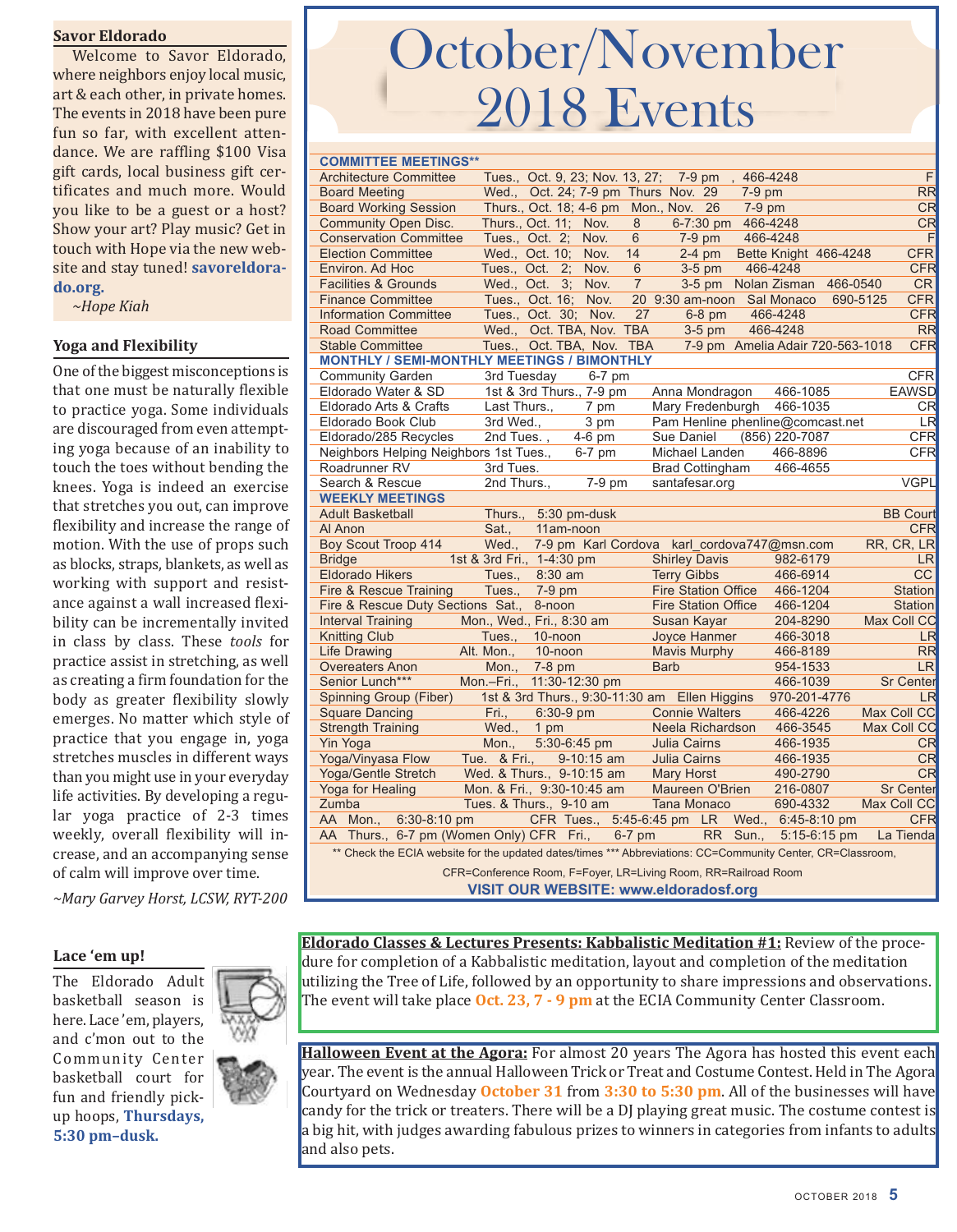THE COMMUNITY

## Safety of 285 South

285ALL is a group of residents concerned about water<br>security, responsible development and issues that af-<br>fect communities along 285 South. After last year's fatal security, responsible development and issues that afaccident at 285 and Vista Grande, 285ALL began to study ways of making our stretch of 285 South safer. They have talked to state legislators and will also work with relevant State and County departments. They quickly learned that <sup>a</sup> Safety Corridor Designation could take from 3-5 years to implement. Much is easier to accomplish working within the community and with the County that could have <sup>a</sup> significant positive impact on safety.

Examples include:

 $\blacktriangleright$  Gateway treatment (planted medians, signage, etc.) that signals <sup>a</sup> transition from <sup>a</sup> high-speed highway to <sup>a</sup> residential area; adjustment of speed limits.



 $\blacktriangleright$  Adjusting the timing of traffic lights.

 $\blacktriangleright$  A redesign of the entrance onto 285 South from Vista Grande for greater visibility.

Community involvement will be critical to <sup>a</sup> successful outcome. It is essential to raise awareness among area residents by working with Eldorado, communities along the corridor as well as Lamy and Galisteo.

We are facing ever increasing heavy truck traffic that may, in the not too distant future, include significant amounts of nuclear waste.

285ALL is asking for help. If you would like to be involved or have other ideas, please contact **kathryntoll@gmail.com.** <sup>~</sup>*Katherine Toll*

## 17th Annual EACA Fall Show

This year's 17th annual EACA Fall Show will feature approx. 40 local artists in one convenient location. Held on<br> **October 19** from **3 to 7 pm** and **October 20** from **9 am**<br> **to 5 pm** at St. John's Methodist Church located prox. 40 local artists in one convenient location. Held on **October 19** from **3 to 7 pm** and **October 20** from **9 am to 5 pm** at St. John's Methodist Church located at 1200 Old Pecos Trail (at Cordova). The show includes jewelry, woodworking, and pottery to fiber art, photography, painting, and even gourd art!

The following is a sample of artists who will participate for the first time:

**Donna Boggins,** a "gourdist," stains, beads, and burns gourds to create her historical interpretation honoring these anciently sacred vessels. Attempting to capture the spirit and mysticism of Medicine and Holy Men and Women in her work, she is inspired daily by the mountain views in her Eldorado studio.

**Chris Cashiola** paints landscapes and simple scenes in oil. Painting in a post-impressionist style, Chris finds color most important and feels it provides the form and line to a painting. Being close to nature here, he loves to paint outdoors usually finishing indoors given the quickly changing light.

**John Cobb** turns, carves, and burns wood into perfume pens, jewelry boxes, and platters. His favorite part is the design work and living in Eldorado has put him close to the Tewa Pueblo people allowing him to study their pottery and form friendships influencing his art.

**Carol Harrach's** glass art includes custom stained-glass windows and lampworked beads. She describes her process is like a "mad scientist" working on an invention causing her to do whatever pops into her head involving fusing, glass casting, sandblasting and mosaics. She finds that because Eldorado has so many artists, encourages her to be even more creative.

**Monika Heikkero** creates functional pottery with a twist of playfulness by adding lizards and snakes she models by hand. Fascinated by snakes and lizards that surround here in Eldorado, Monika now finds they also inspire unique stories on her art that she throws on a wheel and finishes with a food-safe glaze.









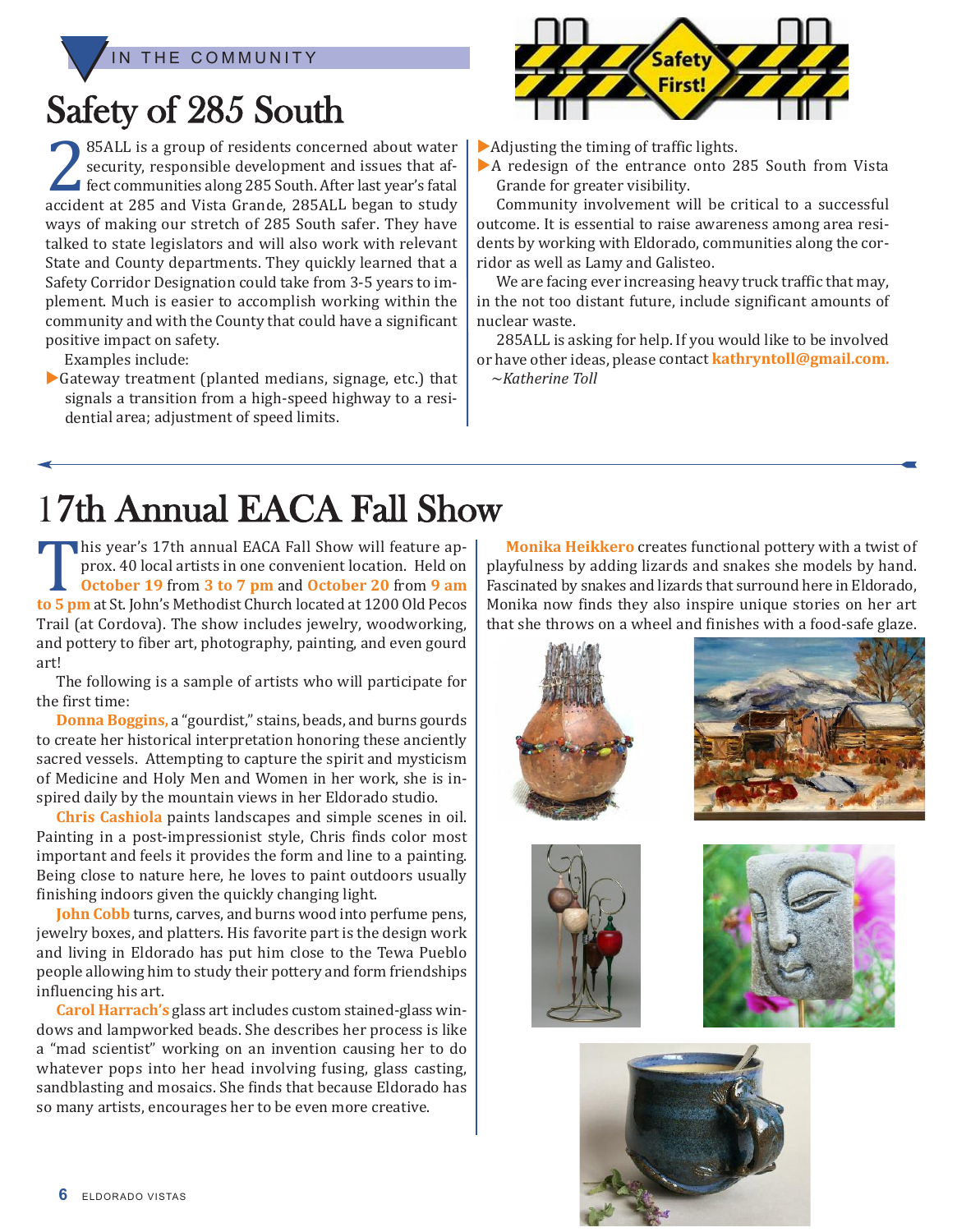



## Phobias and Photo Contest

hobias – intense fear about something, often considered an anxiety disorder – abound. Nancy won't ride in an airplane without sedatives. Steve refuses to go on a boat because he is afraid of water. Tom is terrified of heig anxiety disorder – abound. Nancy won't ride in an airplane without sedatives. Steve refuses to go on a boat because he about driving on an interstate highway.

People with phobias – approximately 10% of the U.S. population – seek to avoid what they fear. Phobic reactions can trigger panic, fear, accelerated heartbeat, difficulty breathing, shaking and trembling, and a profound desire to escape the circumstances. Relief can be found with medication and therapy. It's important to keep in mind that merely understanding, learning about, and becoming familiar with the focus of the anxiety can reduce and possibly eliminate the phobia!

In honor of this month's Halloween celebrations, we thought it might be interesting to address common phobias many people have about our fellow creatures right here in Eldorado.

Things that go crawling, in the day and night, often trigger phobias. Entomophobia (fear of insects), ophidiophobia (snakes), arachnophobia (spider), and musophobia (mice). There are reasonable fears associated with these indigenous members our community. Insects, snakes, spiders, and mice can bite. Some bites are without consequence; others can have concerning implications. Mice and other rodents have been associated with plague, hantavirus, and tularemia. Often the visual appearance of these residents can be frightening: And that fear is routinely exploited by the media, entertainment industries, "pest control" services, and one specific holiday celebration—Halloween; which leads to another phobia: chiroptophobia —fear of bats… Phobias abound and are gender neutral.



Marketers can encourage phobias to sell goods and services such as numerous devices, drugs, therapy, and extermination services. Our best personal defense and protection of the natural world is education and understanding. This will allow us to coexist with caution but without needless anxiety and fear. Remember that insects prey on other insects and provide food for songbirds as well as other vital local creatures, snakes are terrific predators in controlling rodents and insects, spiders likewise happily eat bugs that bother us, and bats can be a real boon to us in environmental control.

A call to all photographers: New Mexico and numerous other states routinely permit coyote "killing contests." There is no scientific support or justification for this "entertainment" activity that involves prizes and awards for killing an indigenous species that currently has NO legal protections. Project Coyote (a 501c3 organization) is sponsoring a New Mexico specific Coyote Photographing Contest to shift the focus from killing to artistically documenting one of nature's critical components and perhaps the finest example of adaption and survival. (Details at **www.projectcoyote.org**).

Why not take your amazing photos of these important keystone species and win an award!?

*~ Julia Kinney, Bonnie Mahlum, Joseph Newman, Ann Wood, Cliff Wood*

## Simple Recycling Tips

Rags: Clothing that is no longer usable,<br>torn bed sheets, worn socks, can all<br>be taken to Goodwill. This organiza-<br>tion has a rags program. torn bed sheets, worn socks, can all be taken to Goodwill. This organization has a rags program.

Meds: This includes prescription and over the counter stuff. Christus St. Vincent pharmacy and Walgreens on Cerrillos Road will take these off your hands. The Santa Fe Fire



and Police Departments at their main stations also have secure bins for these items. Do not take over-the-counter meds or cosmetics to the ReUse area of the transfer station.

**VHS tapes:** These are tanglers and not recyclable. These should go in the trash.

**Batteries:** Alkaline batteries are fine to toss in the trash, but rechargeable and Lithium-Ion batteries can be recycled at the ReUse Area and BuRRT. Do not place in the garbage. Button or coin batteries contain toxins and need to be recycled instead of thrown into the trash.

**Smoke detectors:** These typically fall within two categories: Photoelectric and ionization. When it comes to disposal, old photoelectric detectors can be safely put in the trash, so long as you remove the battery first. Ionization detectors contain a small amount of Americium 241, a radioactive isotope. When in use, these detectors are perfectly safe, as a metal chamber inside the device shields the radioactive material. If dismantled, however, the radioactive material can become exposed.

For this reason, you should never try to take apart an old ionization detector. To determine whether or not your detector is an ionization type, look on the back; it should either have the letter "I" or say ionization. These can also be put in the landfill.

**Mercury thermometers:** These should not be put in your household trash. Johnstone Supply on Siler Road in Santa Fe collects them.

*~Eldorado 285 Recycles*